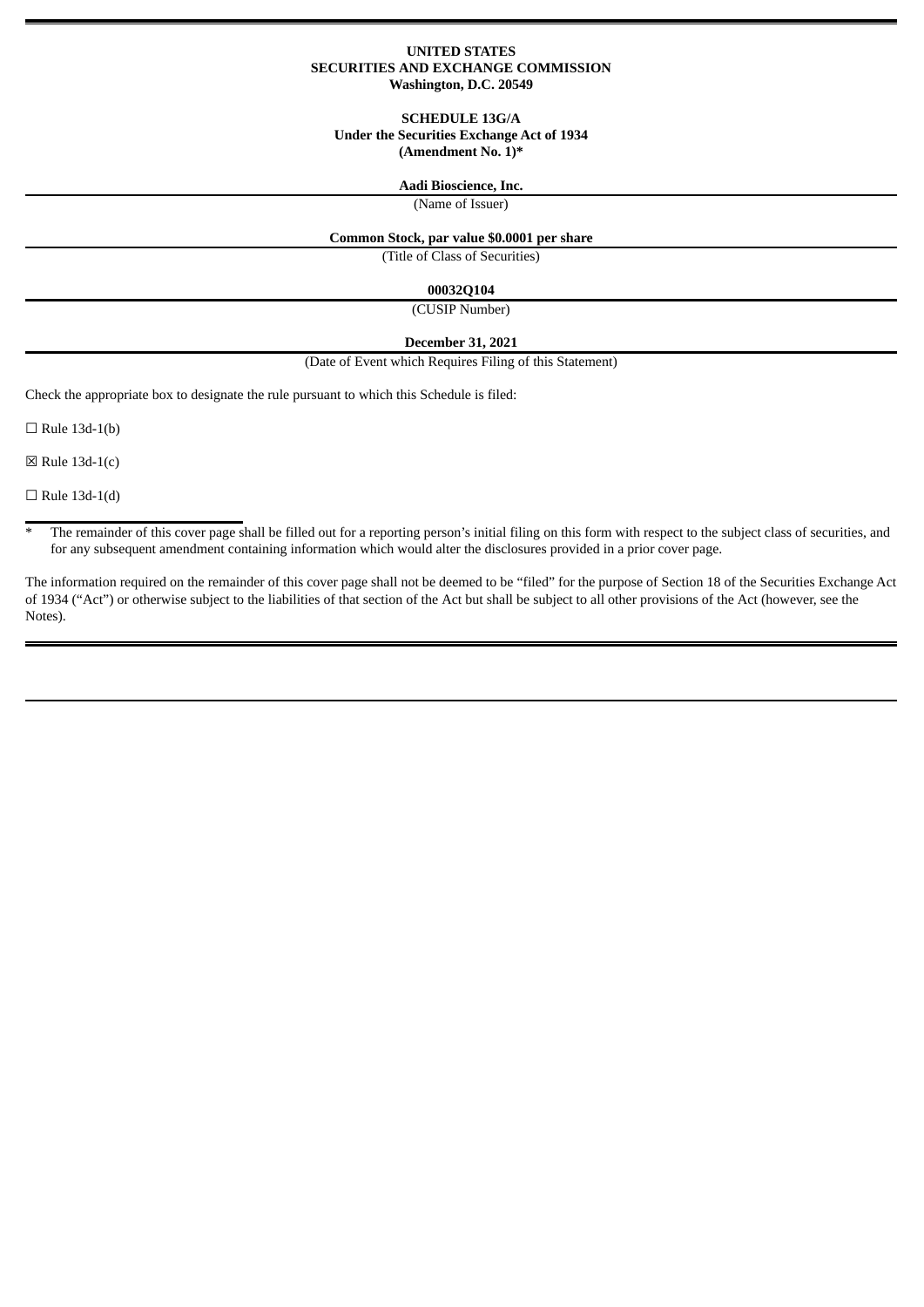|                              | CUSIP No. 00032Q104                                                                     |                |                                 |  |  |  |  |
|------------------------------|-----------------------------------------------------------------------------------------|----------------|---------------------------------|--|--|--|--|
| 1                            | NAMES OF REPORTING PERSONS                                                              |                |                                 |  |  |  |  |
|                              | Vivo Panda, LLC                                                                         |                |                                 |  |  |  |  |
| $\overline{2}$               | CHECK THE APPROPRIATE BOX IF A MEMBER OF A GROUP (See Instructions)                     |                |                                 |  |  |  |  |
|                              | $(a) \boxtimes$                                                                         |                |                                 |  |  |  |  |
|                              | (b)                                                                                     |                |                                 |  |  |  |  |
| 3                            | <b>SEC USE ONLY</b>                                                                     |                |                                 |  |  |  |  |
| 4                            | CITIZENSHIP OR PLACE OF ORGANIZATION                                                    |                |                                 |  |  |  |  |
|                              | <b>Delaware</b>                                                                         |                |                                 |  |  |  |  |
| <b>NUMBER OF</b>             |                                                                                         | 5              | <b>SOLE VOTING POWER</b>        |  |  |  |  |
| <b>SHARES</b>                |                                                                                         |                | $575,723$ <sup>(1)</sup>        |  |  |  |  |
| <b>BENEFICIALLY</b>          |                                                                                         | 6              | <b>SHARED VOTING POWER</b>      |  |  |  |  |
| <b>OWNED BY</b>              |                                                                                         |                | 0                               |  |  |  |  |
| <b>EACH</b>                  |                                                                                         | $\overline{7}$ | <b>SOLE DISPOSITIVE POWER</b>   |  |  |  |  |
| <b>REPORTING</b>             |                                                                                         |                | $575,723$ <sup>(1)</sup>        |  |  |  |  |
| <b>PERSON</b><br><b>WITH</b> |                                                                                         | 8              | <b>SHARED DISPOSITIVE POWER</b> |  |  |  |  |
|                              |                                                                                         |                | $\bf{0}$                        |  |  |  |  |
| 9                            | AGGREGATE AMOUNT BENEFICIALLY OWNED BY EACH REPORTING PERSON                            |                |                                 |  |  |  |  |
|                              | 575,723 <sup>(1)</sup>                                                                  |                |                                 |  |  |  |  |
| 10                           | CHECK BOX IF THE AGGREGATE AMOUNT IN ROW (9) EXCLUDES CERTAIN SHARES (See Instructions) |                |                                 |  |  |  |  |
|                              | П                                                                                       |                |                                 |  |  |  |  |
| 11                           | PERCENT OF CLASS REPRESENTED BY AMOUNT IN ROW (9)                                       |                |                                 |  |  |  |  |
|                              | $2.8\%$ <sup>(2)</sup>                                                                  |                |                                 |  |  |  |  |
| 12                           | TYPE OF REPORTING PERSON (See Instructions)                                             |                |                                 |  |  |  |  |
|                              | 00                                                                                      |                |                                 |  |  |  |  |

(1) The shares of common stock, \$0.0001 par value ("Common Stock") of Aadi Bioscience, Inc. (the "Issuer") are held of record by Vivo Panda Fund, L.P. Vivo Panda, LLC is the general partner of Vivo Panda Fund, L.P.

(2) Based on 20,894,029 shares of Common Stock of the Issuer outstanding as of November 5, 2021, as reported in the Issuer's Quarterly Report on Form 10-Q filed with the Securities and Exchange Commission (the "SEC") on November 10, 2021.

2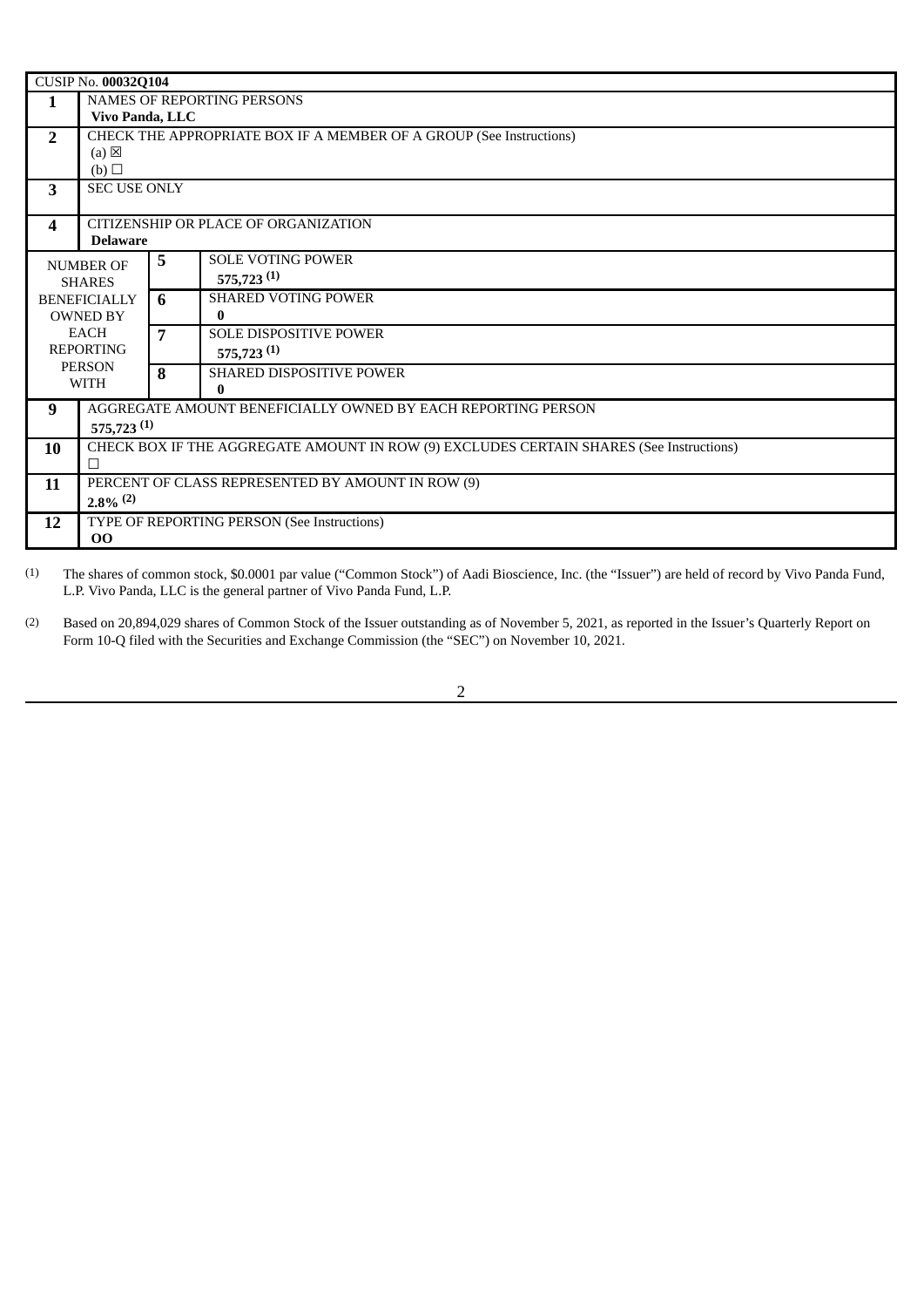| CUSIP No. 00032Q104          |                                                                                         |   |                            |  |  |  |
|------------------------------|-----------------------------------------------------------------------------------------|---|----------------------------|--|--|--|
| 1                            | NAMES OF REPORTING PERSONS                                                              |   |                            |  |  |  |
|                              | <b>Vivo Opportunity, LLC</b>                                                            |   |                            |  |  |  |
| $\overline{2}$               | CHECK THE APPROPRIATE BOX IF A MEMBER OF A GROUP (See Instructions)                     |   |                            |  |  |  |
|                              | $(a) \boxtimes$                                                                         |   |                            |  |  |  |
|                              | (b)<br><b>SEC USE ONLY</b>                                                              |   |                            |  |  |  |
| 3                            |                                                                                         |   |                            |  |  |  |
| 4                            | CITIZENSHIP OR PLACE OF ORGANIZATION                                                    |   |                            |  |  |  |
|                              | <b>Delaware</b>                                                                         |   |                            |  |  |  |
| <b>NUMBER OF</b>             |                                                                                         | 5 | <b>SOLE VOTING POWER</b>   |  |  |  |
| <b>SHARES</b>                |                                                                                         |   | $727,667$ <sup>(1)</sup>   |  |  |  |
| <b>BENEFICIALLY</b>          |                                                                                         | 6 | <b>SHARED VOTING POWER</b> |  |  |  |
| <b>OWNED BY</b>              |                                                                                         |   | 0                          |  |  |  |
| <b>EACH</b>                  |                                                                                         | 7 | SOLE DISPOSITIVE POWER     |  |  |  |
| <b>REPORTING</b>             |                                                                                         |   | $727,667$ <sup>(1)</sup>   |  |  |  |
| <b>PERSON</b><br><b>WITH</b> |                                                                                         | 8 | SHARED DISPOSITIVE POWER   |  |  |  |
|                              |                                                                                         |   | 0                          |  |  |  |
| 9                            | AGGREGATE AMOUNT BENEFICIALLY OWNED BY EACH REPORTING PERSON                            |   |                            |  |  |  |
|                              | $727,667$ <sup>(1)</sup>                                                                |   |                            |  |  |  |
| 10                           | CHECK BOX IF THE AGGREGATE AMOUNT IN ROW (9) EXCLUDES CERTAIN SHARES (See Instructions) |   |                            |  |  |  |
|                              | П                                                                                       |   |                            |  |  |  |
| 11                           | PERCENT OF CLASS REPRESENTED BY AMOUNT IN ROW (9)                                       |   |                            |  |  |  |
|                              | $3.5\%$ <sup>(2)</sup>                                                                  |   |                            |  |  |  |
| 12                           | TYPE OF REPORTING PERSON (See Instructions)<br>00                                       |   |                            |  |  |  |
|                              |                                                                                         |   |                            |  |  |  |

(1) The shares of Common Stock of the Issuer are held of record by Vivo Opportunity Fund Holdings, L.P. Vivo Opportunity, LLC is the general partner of Vivo Opportunity Fund Holdings, L.P.

(2) Based on 20,894,029 shares of Common Stock of the Issuer outstanding as of November 5, 2021, as reported in the Issuer's Quarterly Report on Form 10-Q filed with the SEC on November 10, 2021.

3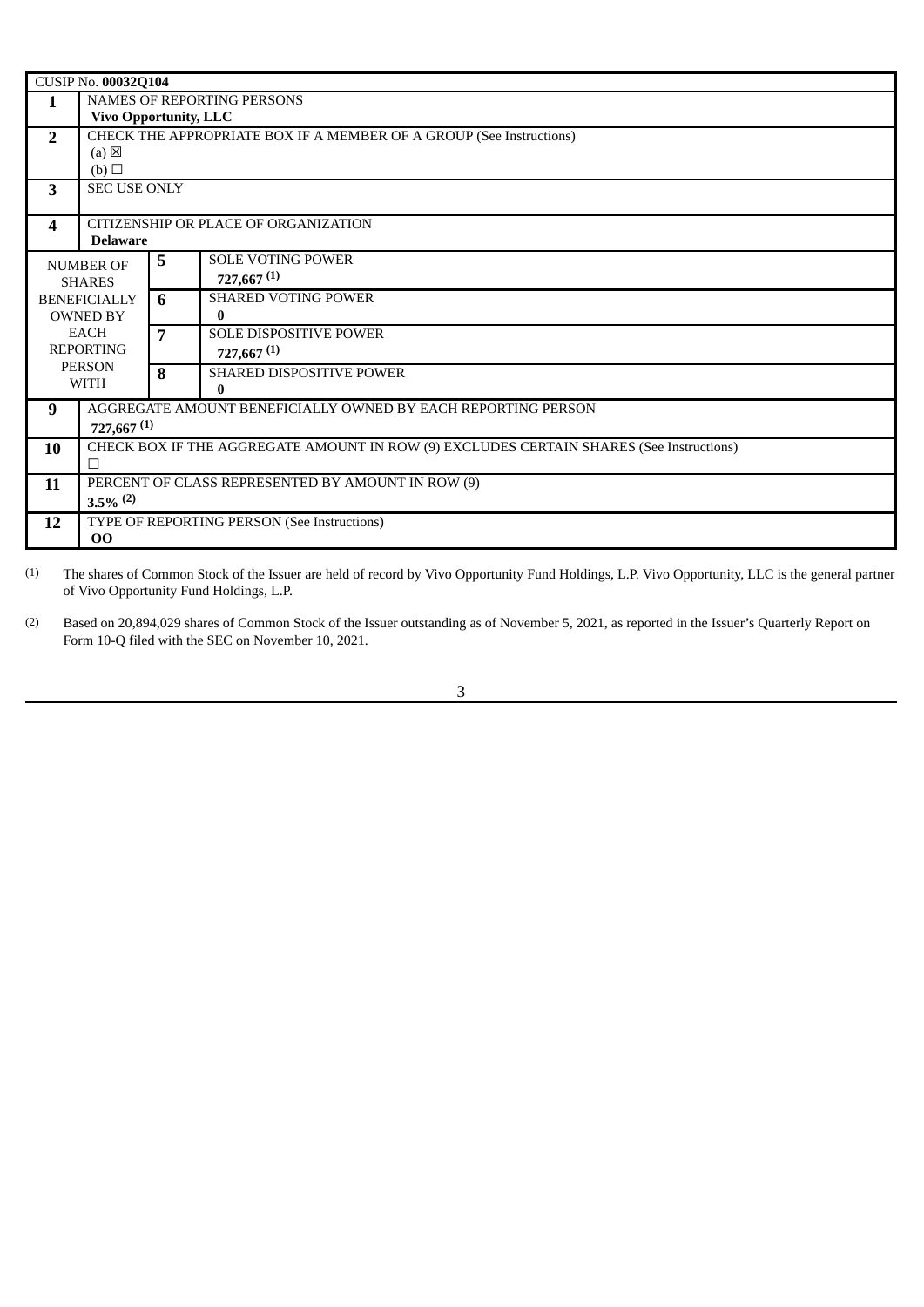#### **ITEM 1. (a) NAME OF ISSUER:**

Aadi Biosciences, Inc.

### **(b) ADDRESS OF ISSUER'<sup>S</sup> PRINCIPAL EXECUTIVE OFFICES:**

17383 Sunset Blvd, Suite A250

Pacific Palisades, CA 90272

### **ITEM 2. (a) NAME OF PERSON FILING:**

This Amendment No. 1 to Schedule 13G is filed jointly by Vivo Panda, LLC and Vivo Opportunity, LLC.

## **(b) ADDRESS OF PRINCIPAL BUSINESS OFFICE OR, IF NONE, RESIDENCE:**

192 Lytton Avenue, Palo Alto, CA 94301

**(c) CITIZENSHIP:**

Vivo Panda, LLC is a Delaware limited liability company

Vivo Opportunity, LLC is a Delaware limited liability company

### **(d) TITLE OF CLASS OF SECURITIES:**

Common stock, \$0.0001 par value

## **(e) CUSIP NUMBER:**

00032Q104

## ITEM 3. IF THIS STATEMENT IS FILED PURSUANT TO §§ 240.13d-1(b), OR 240.13d-2(b) OR (c), CHECK WHETHER THE PERSON FILING IS A:

- (a)  $\Box$  Broker or dealer registered under Section 15 of the Act.
- (b)  $\Box$  Bank as defined in Section 3(a)(6) of the Act.
- (c)  $\Box$  Insurance company as defined in Section 3(a)(19) of the Act.
- (d) ☐ Investment company registered under Section 8 of the Investment Company Act of 1940.
- (e)  $\Box$  An investment adviser in accordance with § 240.13d-1(b)(1)(ii)(E);
- (f)  $\Box$  An employee benefit plan or endowment fund in accordance with § 240.13d-1(b)(1)(ii)(F);
- (g)  $\Box$  A parent holding company or control person in accordance with § 240.13d-1(b)(l)(ii)(G);
- (h)  $\Box$  A savings association as defined in Section 3(b) of the Federal Deposit Insurance Act;
- (i)  $□ A$  church plan that is excluded from the definition of an investment company under Section 3(c)(14) of the Investment Company Act;
- (j)  $\Box$  A non-U.S. institution in accordance with § 240.13d-1(b)(1)(ii)(J);
- (k)  $\Box$  Group, in accordance with § 240.13d-1(b)(l)(ii)(K).

If filing as a non-U.S. institution in accordance with § 240.13d-1(b)(1(ii)(j), please specify the type of institution:

Not Applicable.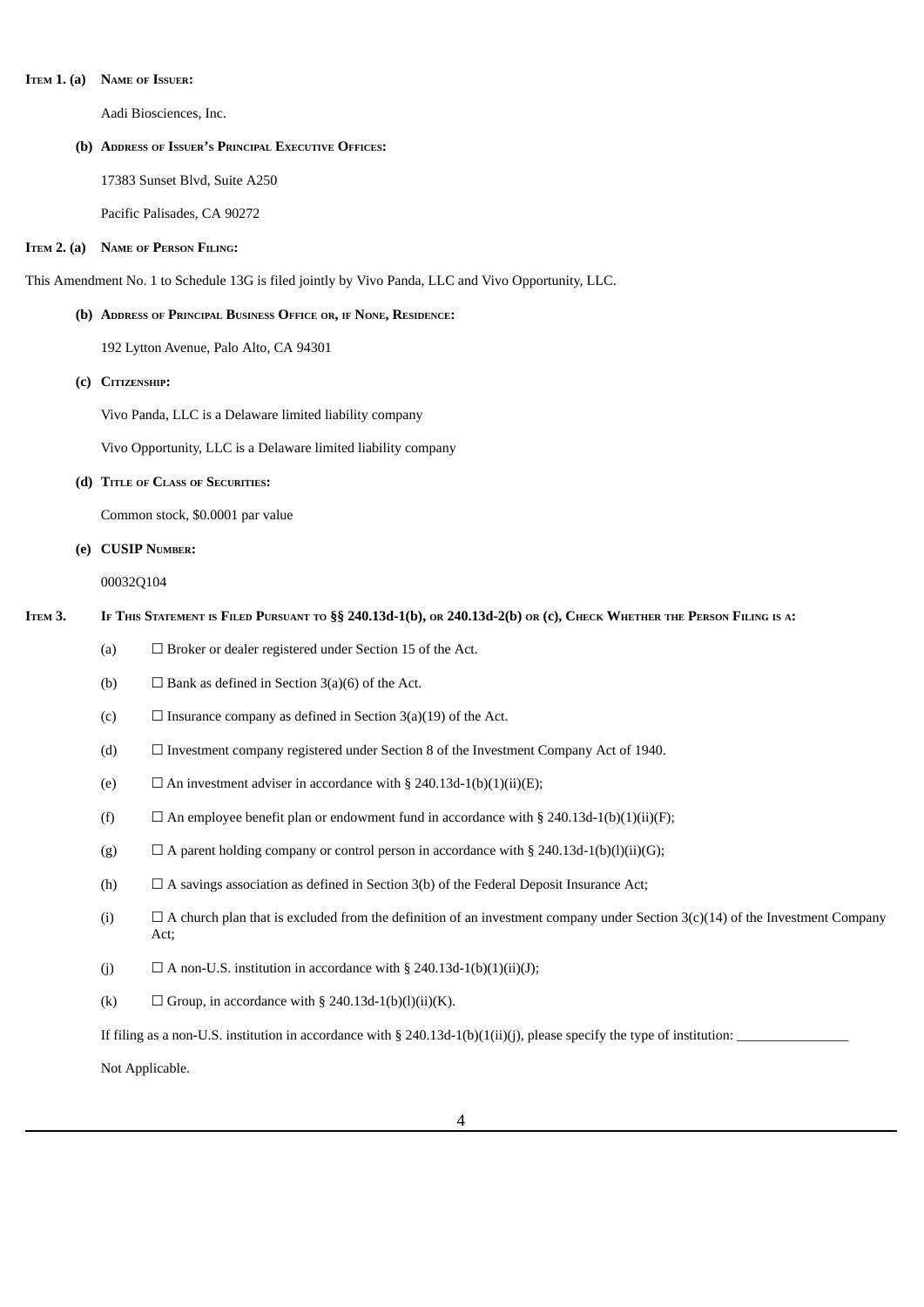#### **ITEM 4. OWNERSHIP.**

## **(a) AMOUNT BENEFICIALLY OWNED:**

(1) Vivo Panda, LLC

The 575,723 shares of Common Stock are held of record by Vivo Panda Fund, L.P. Vivo Panda, LLC is the general partner of Vivo Panda Fund, L.P. The voting members of Vivo Panda, LLC are Mahendra Shah, Frank Kung and Michael Chang, none of whom has individual voting or investment power with respect to these shares and each of whom disclaims beneficial ownership of such shares.

## (2) Vivo Opportunity, LLC

The 727,667 shares of Common Stock are held of record by Vivo Opportunity Fund Holdings, L.P. Vivo Opportunity, LLC is the general partner of Vivo Opportunity Fund Holdings, L.P. The voting members of Vivo Opportunity, LLC are Gaurav Aggarwal, Hongbo Lu, Kevin Dai, Frank Kung and Michael Chang, none of whom has individual voting or investment power with respect to these shares and each of whom disclaims beneficial ownership of such shares.

#### **(b) PERCENT OF CLASS:**

Vivo Panda, LLC: 2.8%

Vivo Opportunity, LLC: 3.5%

## **(c) NUMBER OF SHARES AS TO WHICH SUCH PERSON HAS:**

(i) Sole power to vote or to direct the vote:

Vivo Panda, LLC: 575,723 shares

Vivo Opportunity, LLC: 727,667 shares

- (ii) Shared power to vote or to direct the vote: 0
- (iii) Sole power to dispose or to direct the disposition of:

Vivo Panda, LLC: 575,723 shares

Vivo Opportunity, LLC: 727,667 shares

(iv) Shared power to dispose of or to direct the disposition of: 0

**ITEM 5. OWNERSHIP OF FIVE PERCENT OR LESS OF <sup>A</sup> CLASS.**

Not Applicable.

ITEM 6. OWNERSHIP OF MORE THAN FIVE PERCENT ON BEHALF OF ANOTHER PERSON.

Not Applicable.

ITEM 7. IDENTIFICATION AND CLASSIFICATION OF THE SUBSIDIARY WHICH ACQUIRED THE SECURITY BEING REPORTED ON BY THE PARENT HOLDING COMPANY **OR CONTROL PERSON.**

Not Applicable.

**ITEM 8. IDENTIFICATION AND CLASSIFICATION OF MEMBERS OF THE GROUP.**

Not applicable.

**ITEM 9. NOTICE OF DISSOLUTION OF GROUP.**

Not applicable.

**ITEM 10. CERTIFICATIONS.**

By signing below I certify that, to the best of my knowledge and belief, the securities referred to above were not acquired and are not held for the purpose of or with the effect of changing or influencing the control of the issuer of the securities and were not acquired and are not held in connection with or as a participant in any transaction having that purpose or effect, other than activities solely in connection with a nomination under §240.14a11.